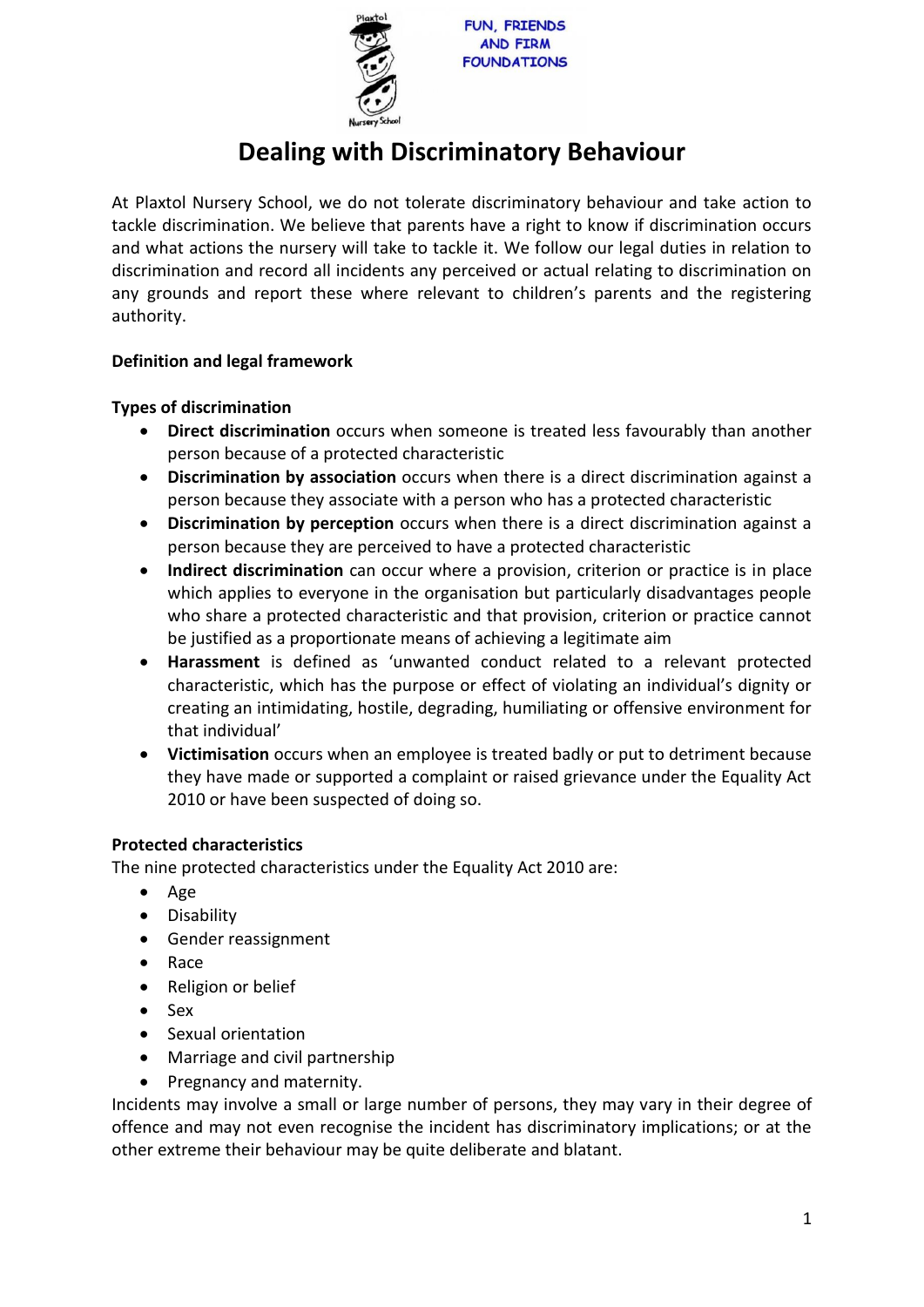Examples of discriminatory behaviour are:

- Physical assault against a person or group of people
- Derogatory name calling, insults and discriminatory jokes
- Graffiti and other written insults (depending on the nature of what is written)
- Provocative behaviour such as wearing badges and insignia and the distribution of discriminatory literature
- Threats against a person or group of people pertaining to the nine protected characteristics listed above
- Discriminatory comments including ridicule made in the course of discussions
- Patronising words or actions.

### **Our procedures**

We tackle discrimination by:

- Expecting all staff in the nursery to be aware of and alert to any discriminatory behaviour or bullying taking place in person or via an online arena
- Expecting all staff to intervene firmly and quickly to prevent any discriminatory behaviour or bullying, this may include behaviour from parents and other staff members
- Expecting all staff to treat any allegation seriously and report it to the nursery manager. Investigating and recording each incident in detail as accurately as possible and making this record available for inspection by staff, inspectors and parents where appropriate, on request. The nursery manager is responsible for ensuring that incidents are handled appropriately and sensitively and entered in the record book. Any pattern of behaviour should be indicated. Perpetrator/victim's initials may be used in the record book as information on individuals is confidential to the nursery
- Ensuring any online bullying or discriminatory behaviour is tackled immediately
- Informing: the parents of the child(ren) who are perpetrators and/or victims should be informed of the incident and of the outcome, where an allegation is substantiated following an investigation
- Excluding or dismissing any individuals who display continued discriminatory behaviour or bullying, but such steps will only be taken when other strategies have failed to modify behaviour. This includes any employees where any substantiated allegation after investigation will incur our disciplinary procedures (please see the policy on disciplinary procedures).

We record any incidents of discriminatory behaviour or bullying to ensure that:

- Strategies are developed to prevent future incidents
- Patterns of behaviour are identified
- Persistent offenders are identified
- Effectiveness of nursery policies are monitored
- A secure information base is provided to enable the nursery to respond to any discriminatory behaviour or bullying.